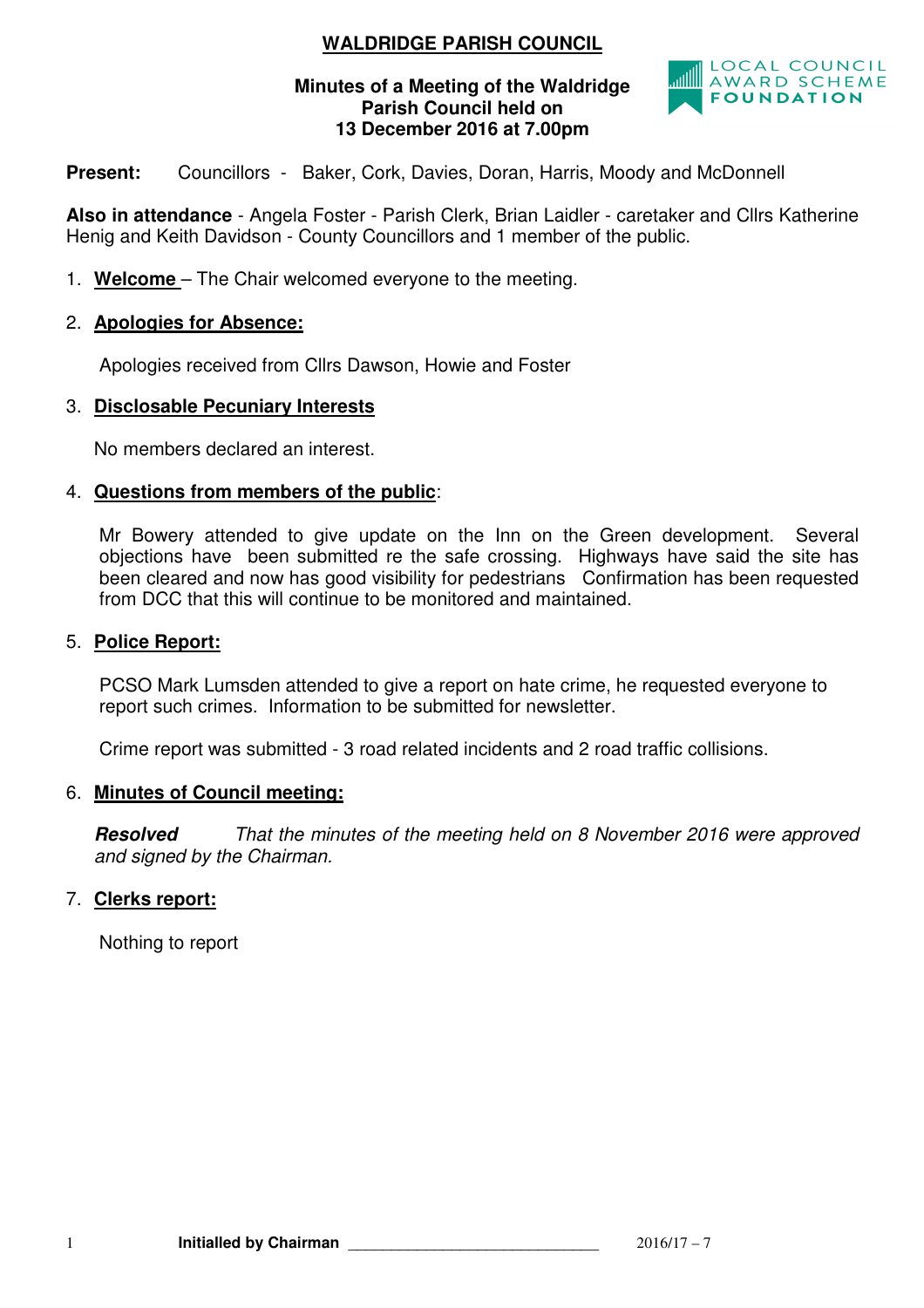# 9. **Parish Matters and on-going items**

### a) **Planning applications received**

- No applications received
- b) **To consider any planning applications received after the agenda was published.** 
	- No applications received
- c) **County Councillors report** Cllr Henig submitted her report covering:

**Road safety** - Speed watch update

**Local environment** – Fell interpretation project

**Other** - Car parking scheme / Birch View playground / County Durham Plan

**Resolved:** Report noted

## d) **Fitness equipment / Millennium Green / goal posts / fun hoop monthly inspections –**

**Resolved:** Report noted, no issues raised other than the goal posts are being used by fitness instructors to do pull ups, this is unacceptable as will damage the goal posts. The Clerk to contact all fitness instructors and ask for this to stop.

e) **Damp in rooms** - 3 quotes have been received for damp proofing rooms, ranging from £3k to £6,000 It was suggested instead of going down this route initially, to put heading on in the rooms for few hours each day. To get costs for pointing and cost for installing a thermostat. In February to take off some of the wood panels to assess problems.

**Resolved**:. It was agreed try this approach first. The Clerk to get costs for pointing/thermostat.

f) **Budget** - The Clerk distributed the budget for approval

**Resolved:** The extra items placed on the budget were agreed. The cost of £1,403 for the Evergrip material on the boardwalk was agreed. This to come out of next years budget. It was accepted in readiness for precept setting in January.

g) **Solar panels** - Correspondence has been re sent from Belinda Lowes re installing solar panels.

**Resolved:** It was agreed to not go down this route.

Cllr Moody gave his apologies and left the meeting at 8.30pm

- h) **Timetable of events** CDALC forthcoming events (if any)
	- Election training 1 March, it was agreed the Clerk to attend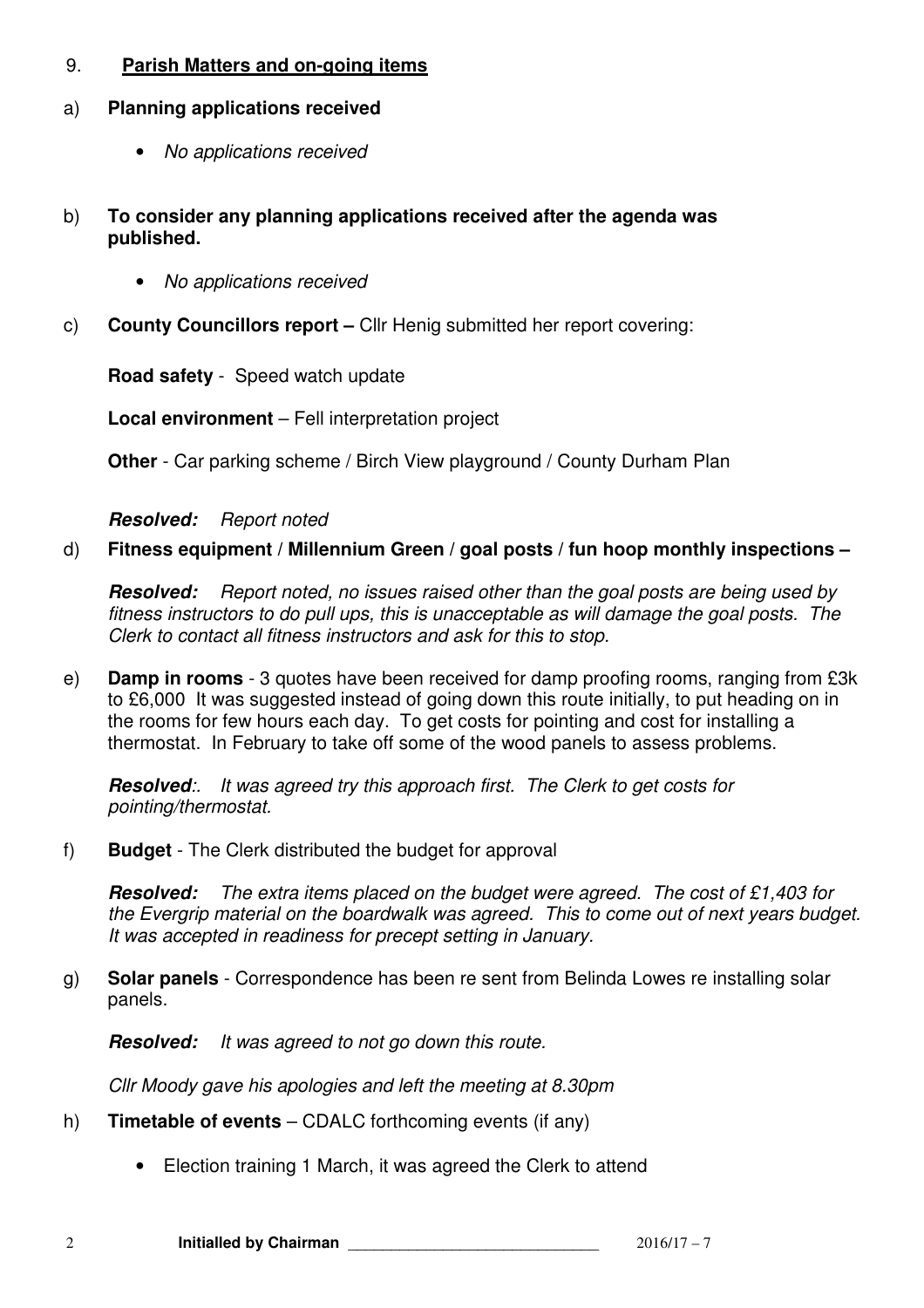# i) **Policy review** - (if any to be reviewed/adopted)

• Face book and photo competition policies were distributed for review / approval

**Resolved:** It was agreed to approve with no changes and be updated on website

j) **Cars parked on hammerhead -** Wording received for official letter. The Clerk has sent letters off to owners, awaiting a reply.

# k) **Correspondence received**

- Letter received from resident re asking for dogs to be kept on lead on Millennium Green
- CDALC have good councillor guide books for sale at £2.20 (free to download)

# **Resolved:**

- 1. Cllrs agreed not to accept this request. The Clerk to reply to the resident
- 2. It was agreed to purchase 10 copies.
- l) **Correspondence received after agenda published** (to note only)
	- Nothing received

# m) **Waldridge in Bloom working group update –**

• Cllr Cork gave an update. The cost of summer bedding was discussed, the price remains the same as last year.

•

**Resolved:** Update noted. It was agreed to order summer bedding at £2,310

# n) **AAP forum updates** –

- Update noted
- o) **Urgent issues for noting** (Clerk to use delegated powers if necessary) **and any items Councillors wish to agenda for next meeting**

# 10. **Financial Matters**

| (a)                                           | <b>Payments</b>                                                                                                                                                                                                                                                                                                                                                                                                                                               |  |  |
|-----------------------------------------------|---------------------------------------------------------------------------------------------------------------------------------------------------------------------------------------------------------------------------------------------------------------------------------------------------------------------------------------------------------------------------------------------------------------------------------------------------------------|--|--|
|                                               | <b>Resolved:</b> That the following payments be agreed:                                                                                                                                                                                                                                                                                                                                                                                                       |  |  |
| (1)<br>(2)<br>(3)<br>(4)<br>(5)<br>(6)<br>(7) | That the sum of £617.76 be paid to Mrs A Foster (November 016 wage)<br>That the sum of £203.30 be paid to Mr B Laidler (November 2016 wage)<br>That the sum of £36.00 be paid to Mrs A Foster - allowance<br>That the sum of £302.59 be paid to Mrs A Foster - projector<br>That the sum of £189.00 be paid to SLCC<br>That the sum of £383.98 be paid to Net Island - website<br>That the sum of £155.00 be paid to TFS plumbing - boiler service and repair |  |  |